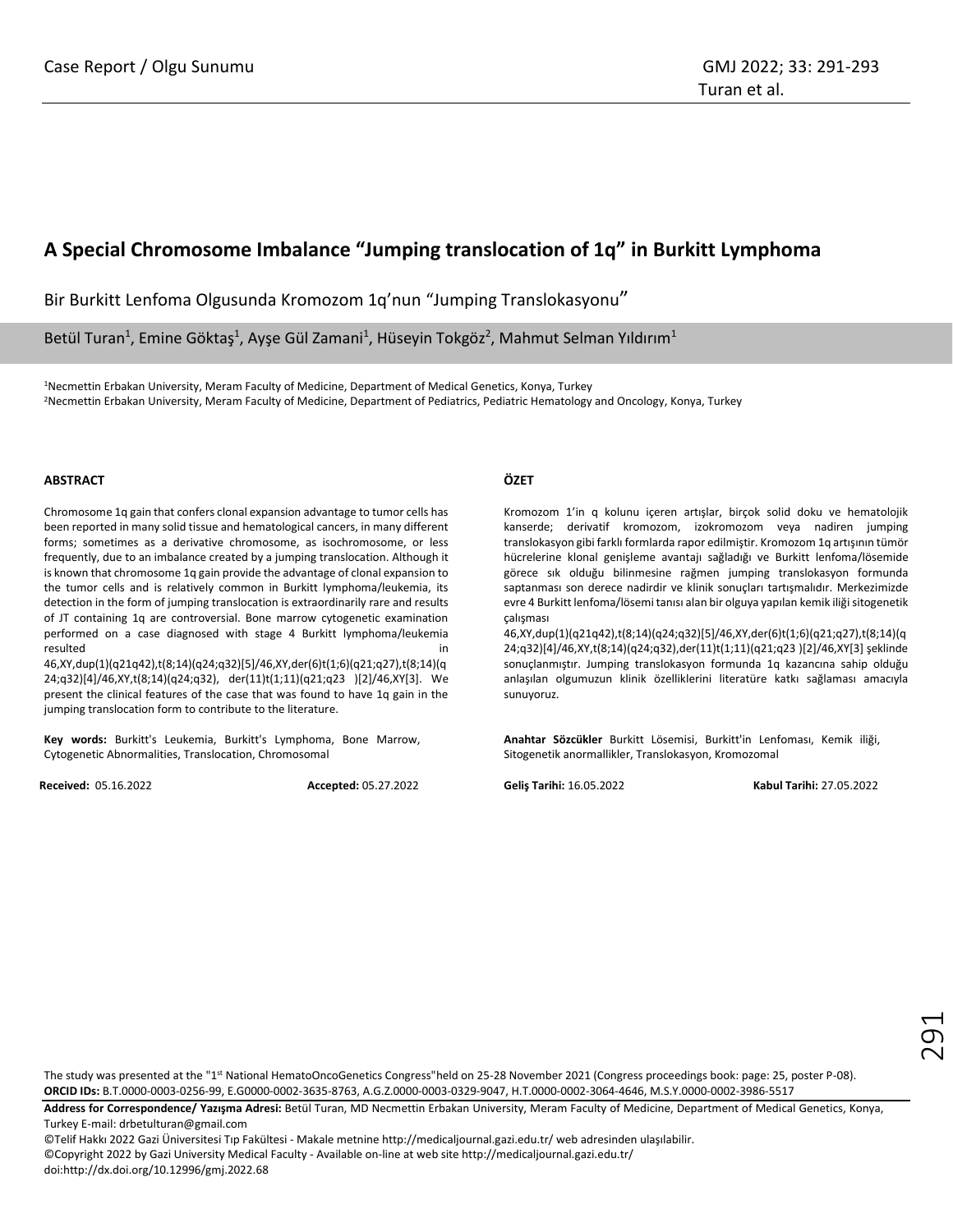## Turan et al.

# **INTRODUCTION**

Chromosome 1q gain has been reported in many solid tissue and hematological cancers, in many different forms; sometimes as a derivative chromosome, as isochromosome, or less frequently, due to an imbalance created by a jumping translocation (JT) (1,2). JT; defines a cytogenetic anomaly in which a donor chromosome segment is transferred to more than one different receptor chromosomes (3). 1q gain is observed in 25% of Burkitt lymphoma/leukemia (BL/L) but detection in JT form is extraordinarily rare and it's predictive value is unclear in BL/L (4,5). In this report, underlying mechanisms and clinical features of jumping 1q translocation are investigated in a case of central nervous system-negative advanced-stage BL/L.

#### **CASE REPORT**

An 11-year-old male patient was referred due to weakness, molar teeth mobility and subfebrile fever for a week. Physical examination revealed a gingival hypertrophy and right testicular swelling. The white blood cell(WBC) count was 11180/L, platelets count was 118000/L. Uric acid(12 mg/dl) and lactate dehydrogenase (>1800 IU) levels were high.

Left shift and blast cells (4%) were seen in the peripheral smear. Bone marrow (BM) aspirate and biopsy sections were hypercellular and infiltrated with 55% of blasts having vacuolated basophilic cytoplasm, and nucleus with 3–4 nucleoli (L3 cytomorphology).Blast immunophenotype was compatible with mature B cell (CD10, CD19, CD20, CD22, CD45, CD79A and cy-IgM antigen expression). Imaging showed hepatosplenomegaly, tumoral infiltration in the mandible and bilateral testicles. Tumor cells taken from bone marrow were evaluated by G-banding and fluorescence in situ hybridization (FISH). Cytogenetic analysis showed three different clones consisting of chromosome 1q partial duplication and unbalanced translocations between 1q and chromosomes 6 and 11 (Figure 1 and 2). Cytogenetic result result 46,XY,dup(1)(q21q42),t(8;14)(q24;q32)[5]/46,XY,der(6)t(1;6)(q21;q27),t(8;14)(q 24;q32)[4]/46,XY,t(8;14)(q24; q32),der(11)t(1;11)(q21;q23)[2]/46,XY[3]. JT comprising chromosome 1q was confirmed with FISH analysis using the whole chromosome staining probe (Figure 3). Additionally, t(8;14)(q24;q32) was defined in all clones and confirmed by two fusion signals in 15% of 200 interphase cells analyzed with IGH/MYC translocation, dual fusion probe. Using the St. Jude staging system, stage 4 BL/L diagnosis was made. The patient was treated with the Non-Hodgkin lymphoma (NHL)-Berlin-Frankfurt-Munster (BFM) 2012 based therapy protocol and achieved a hematologic and cytogenetic remission. During two-year follow-up, there was no relapse.

|          | $H \rightarrow H$ |  |                                                                                                                                                                                                                                                                                                           | 17 IL 18 37 33                                                                                                                                                                                                                                                                                                                                                                                |                                 |  | If H |
|----------|-------------------|--|-----------------------------------------------------------------------------------------------------------------------------------------------------------------------------------------------------------------------------------------------------------------------------------------------------------|-----------------------------------------------------------------------------------------------------------------------------------------------------------------------------------------------------------------------------------------------------------------------------------------------------------------------------------------------------------------------------------------------|---------------------------------|--|------|
|          |                   |  | <b>7 H H I I H H</b>                                                                                                                                                                                                                                                                                      | 化吗啡仿和醋酸                                                                                                                                                                                                                                                                                                                                                                                       |                                 |  |      |
| 11 11 18 |                   |  | $x - 3$ $x - 2$ $x - 4$                                                                                                                                                                                                                                                                                   | $\begin{array}{cccccccccccccc} \hat{g} & \hat{g} & \hat{g} & \hat{g} & \hat{g} & \hat{g} & \hat{g} & \hat{g} & \hat{g} & \hat{g} & \hat{g} & \hat{g} & \hat{g} & \hat{g} & \hat{g} & \hat{g} & \hat{g} & \hat{g} & \hat{g} & \hat{g} & \hat{g} & \hat{g} & \hat{g} & \hat{g} & \hat{g} & \hat{g} & \hat{g} & \hat{g} & \hat{g} & \hat{g} & \hat{g} & \hat{g} & \hat{g} & \hat{g} & \hat{g} &$ |                                 |  |      |
|          |                   |  | $\frac{8-3}{2}$ $\frac{3-8}{2}$ $\frac{8-8}{2}$ $\frac{8-8}{2}$ $\frac{6-8}{2}$ $\frac{6-8}{2}$ $\frac{6-8}{2}$ $\frac{6-8}{2}$ $\frac{6-8}{2}$ $\frac{6-8}{2}$ $\frac{6-8}{2}$ $\frac{6-8}{2}$ $\frac{6-8}{2}$ $\frac{6-8}{2}$ $\frac{6-8}{2}$ $\frac{6-8}{2}$ $\frac{6-8}{2}$ $\frac{6-8}{2}$ $\frac{6$ |                                                                                                                                                                                                                                                                                                                                                                                               | $8-8$ $8-8$ $4-8$ $6$ $6$ $8-8$ |  |      |

**Figure 1:** Karyotype analysis reveals the presence of 46,XY, der(6)t(1;6)(q21;q27), t(8;14) )(q24;q32)

**Figure 2:** Karyotype analysis reveals the presence of 46,XY,t(8;14)(q24;q32),der(11)t(1;11)(q21;q23)



**Figure 3:** FISH analysis using Whole Chromosome 1 Painting probe (CytoCell). Arrow indicate 1q gain in 100x magnification.